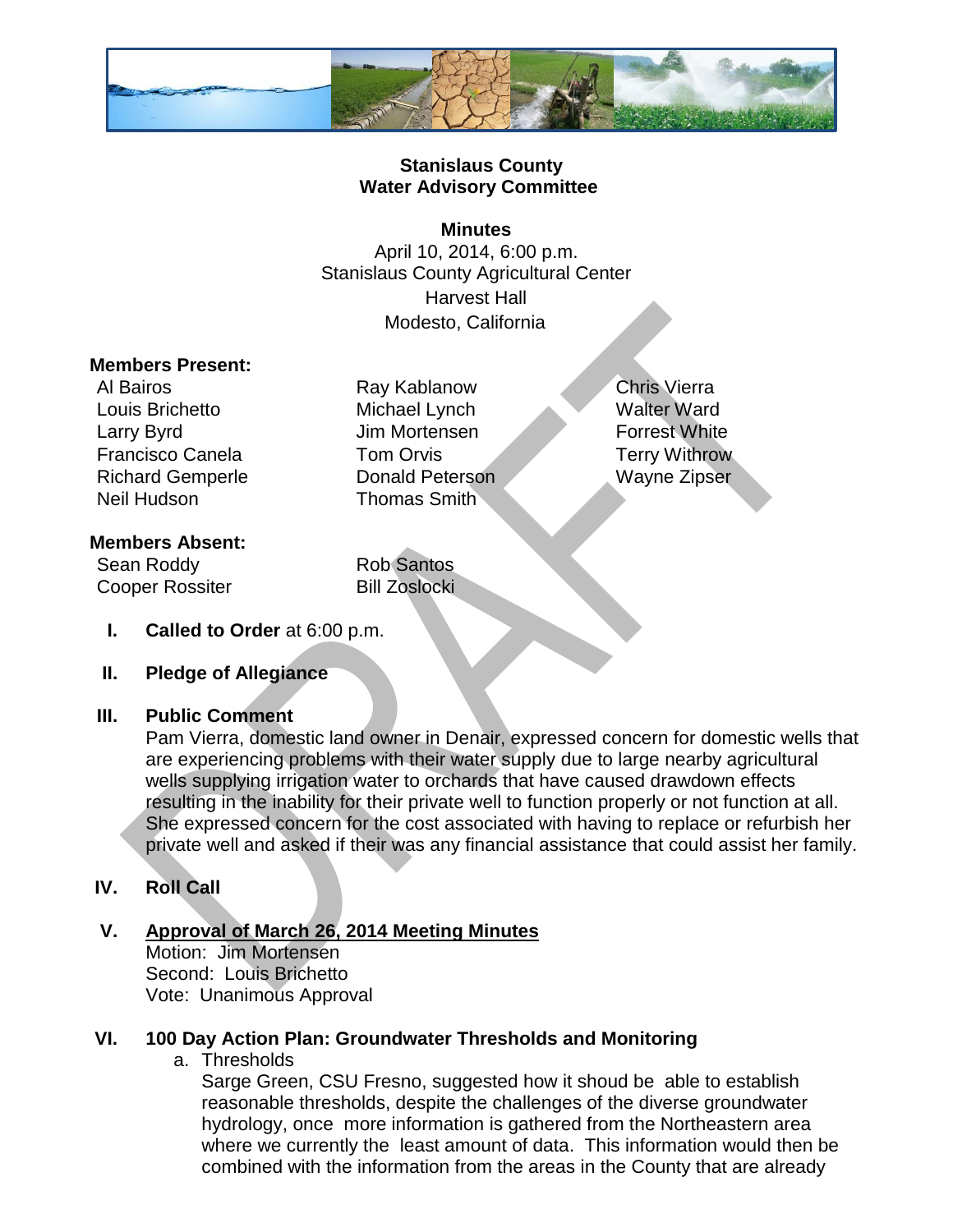covered by existing Groundwater Management Plans that have clearly defined Basin Management Objectives (BMO's).

b. Monitoring

Walter Ward, presented information pertaining to the need for discrete zone groundwater level monitoring data and that groundwater extraction data (pumping reports) are necessary to be used to better understand the aquifer system(s) and to improve modeling forcasting ability and reliablility. Ward suggested that this data could be collected on a monthly aggregated basis using Section, Township and Range as geographic markers.

Discussions ensued that prompted the WAC to express the need for the definition of mining to be revised and directed this activity back to the TAC for further work.

Chairman Wayne Zipser had to leave right before Kevin Kauffman's presentation due to family obligations. Supervisor Withrow carried out the duties of the Chairman for the remainder of the meeting.

**VII. Addressing the Eastside Water District (EWD) Groundwater Challenges – Kevin Kauffman**

Mr. Kauffman generally explained EWD's efforts (past, present & future) to address groundwater on the Eastside of the County and expressed their willingness to assist the WAC's objectives.

**VIII. Meeting Adjourned** at 7:55 p.m.

PREPARED BY:

ANETTE ARIAS, Administrative Secretary